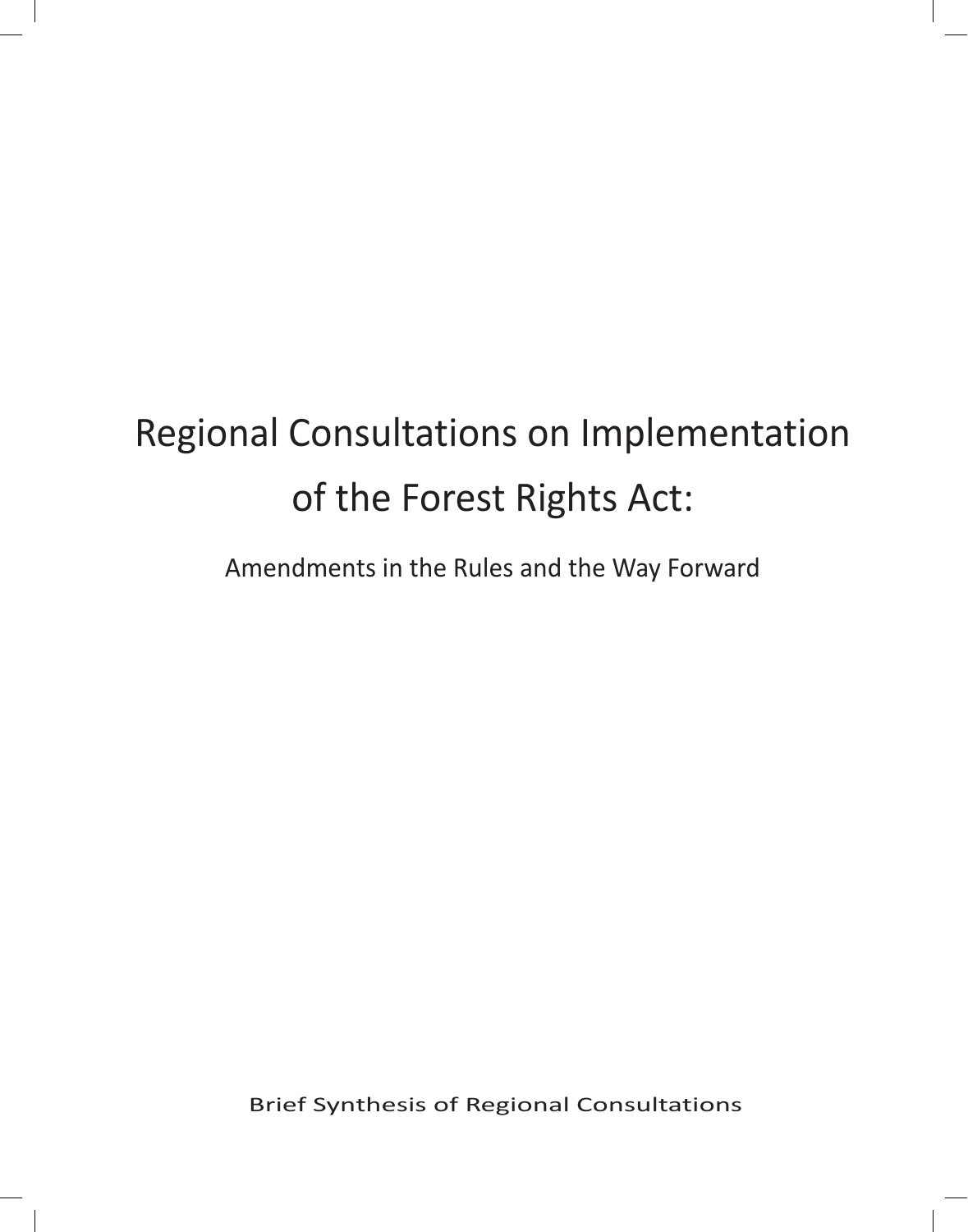**List of Regional Consultations on Forest Rights Act, 2006 (FRA) organized by Ministry of Tribal Affairs in collaboration with UNDP** hosted by the State Tribal Welfare Departments.

| S.No           | <b>Date of Consultation</b> | Location                     | <b>Participating States</b>                                                                             | Local support                                                      |
|----------------|-----------------------------|------------------------------|---------------------------------------------------------------------------------------------------------|--------------------------------------------------------------------|
| $\mathbf{1}$   | 21-22 September 2012        | Bhubaneshwar,<br>Odisha      | Odisha, West<br>Bengal,<br>Chhattisgarh and<br>Jharkhand                                                | <b>Tribal Welfare</b><br>Department, Govt.<br>of Odisha            |
| $\overline{2}$ | 25-26 September 2012        | Nagpur, Maharashtra          | Maharashtra,<br>Gujarat, Goa and<br>Rajasthan                                                           | <b>Tribal Welfare</b><br>Department, Govt.<br>of Maharashtra       |
| $\overline{3}$ | 16-17 October 2012          | Hyderabad, Andhra<br>Pradesh | Andhra Pradesh,<br>Karnataka, Tamil<br>Nadu and Kerala                                                  | <b>Tribal Welfare</b><br>Department, Govt.<br>of Andhra Pradesh    |
| 4              | 9-10 November, 2012         | Bhopal,<br>Madhya<br>Pradesh | Uttarakhand, Uttar<br>Pradesh,<br>Madhya<br>Pradesh, Bihar, and<br><b>Himachal Pradesh</b>              | <b>Tribal Welfare</b><br>Department,<br>Govt. of Madhya<br>Pradesh |
| 5              | 19 November, 2012           | New Delhi                    | Nagaland,<br>Assam,<br>Manipur,<br>Mizoram,<br>Meghalaya Tripura,<br>Arunachal<br>Pradesh<br>and Sikkim | <b>FRA Unit</b><br>Ministry of Tribal<br>Affairs, New Delhi        |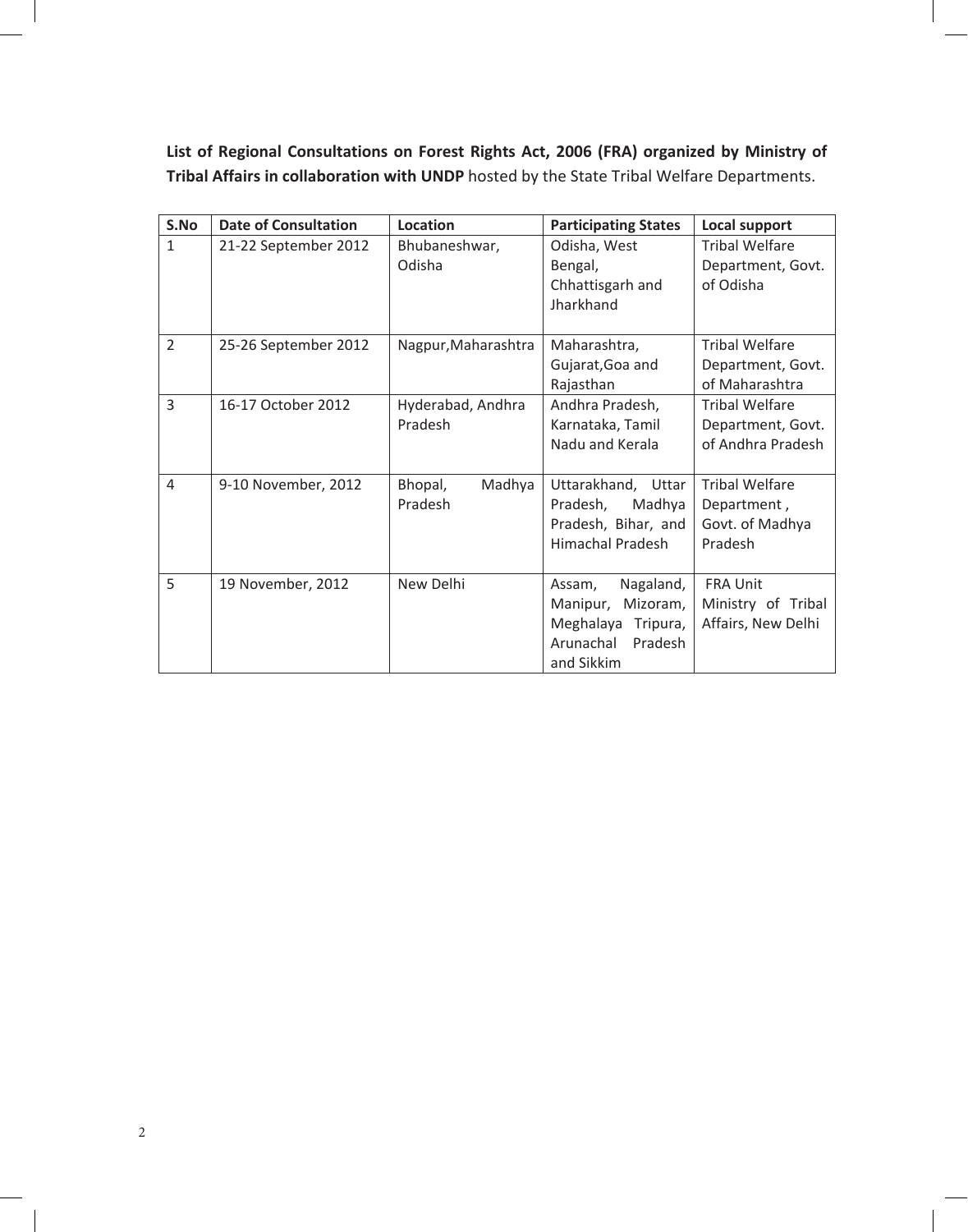# **Contents**

| 1.  |  |
|-----|--|
| 2.  |  |
| 2.1 |  |
| 2.2 |  |
| 3.  |  |
| 3.1 |  |
|     |  |
|     |  |
|     |  |
| 3.5 |  |
| 3.6 |  |
|     |  |
| 3.8 |  |
| 4.  |  |
| 5.  |  |
| 6.  |  |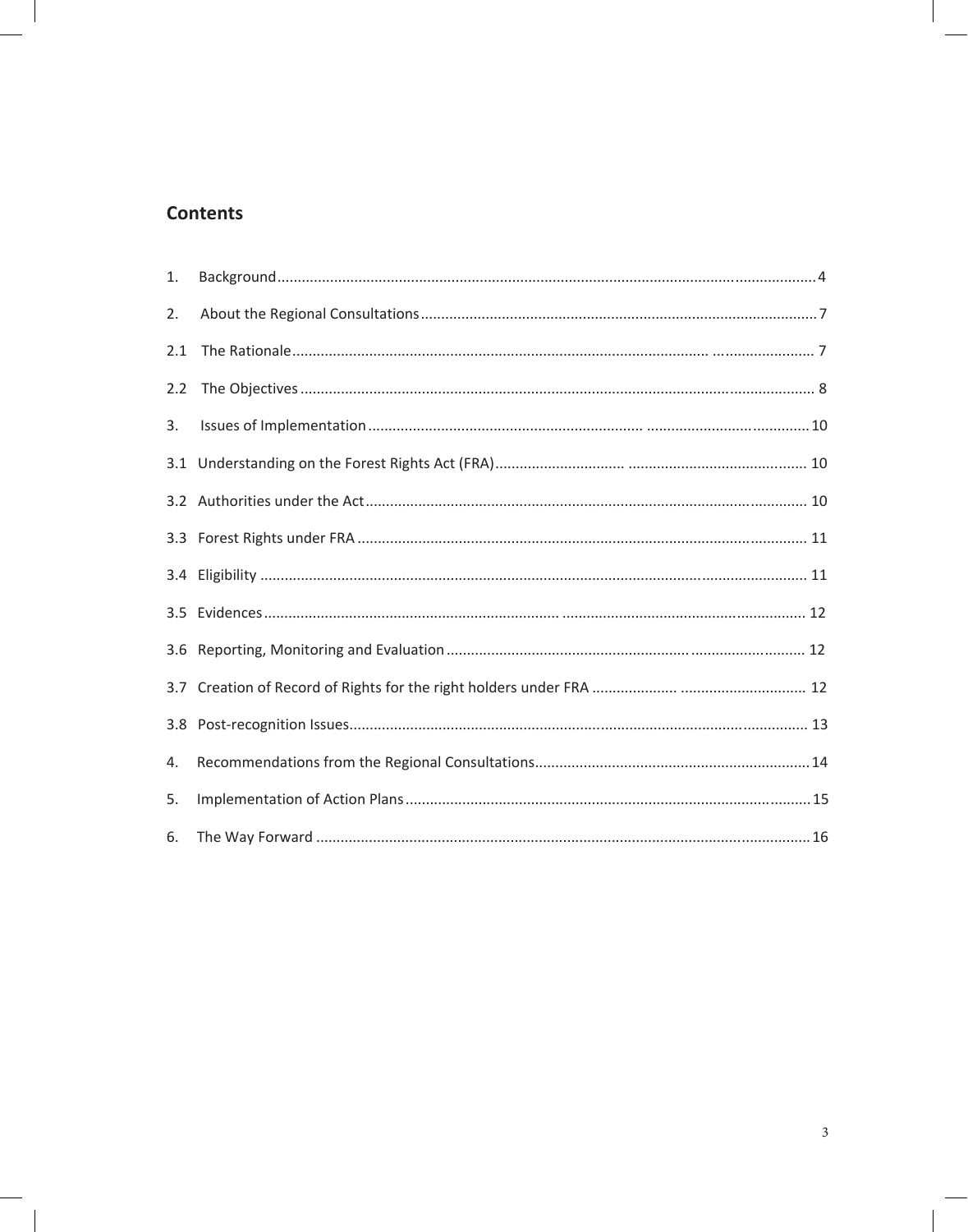### **1. Background**

Forest dwellers are among this country's poorest people. For many tribal people and other forest communities, forests are the source of livelihood, identity, customs and traditions. The forest dwelling Scheduled Tribes and other traditional forest dwellers inhabiting forests for generations and were in occupation of the forest land for centuries. However, their rights on their ancestral lands and their habitats had not been adequately recognized despite it being integral to the very survival and sustainability of the forest eco-system. The traditional rights and interests of forest dwelling scheduled tribes and eligible other traditional forest dwellers on forest lands were left unrecognized and unrecorded through faulty reservation process during consolidation of State forests, in the past. The problems of these communities were further compounded after the passage of the Forest (Conservation) Act, 1980 when even the development activities in their habitations were termed as non-forestry activities. They did not have a homestead and as such address of their own. On account of non-recognition of their forest rights, they had come to be erroneously looked upon as encroachers of forest lands, resulting in a sense of insecurity of tenure and fear of eviction.

The forest dwelling tribal people and the forests are inseparable, a factor that also ensures conservation of ecological resources stemming from the very ethos of tribal life. The conservation processes for creating wilderness and forest areas for production forestry somehow ignored the bona fide interests of the tribal community from legislative framework in the regions where tribal communities primarily inhabited. The simplicity of tribals and their general ignorance of modern regulatory frameworks precluded them from asserting their genuine claims to resources in areas where they belonged and depended upon. The modern conservation approaches also advocated exclusion rather than integration. It was much later that forest management regimes initiated action to recognize the occupation and other rights of the forest dwellers and integrated them in designs of management. Insecurity of tenure and fear of eviction from the lands where they had lived and thrived for generations were perhaps the biggest reasons why tribal communities felt emotionally as well as physically alienated from forests and forest lands. This historical injustice needed correction and, therefore, the Government enacted the Scheduled Tribes and Other Traditional Forest Dwellers (Recognition of Forest Rights) Act, 2006, or Forest Rights Act (FRA). The Act was notified for operation with effect from 31.12.2007 and the Rules for carrying out the provisions of the Act were notified on 1.01.2008.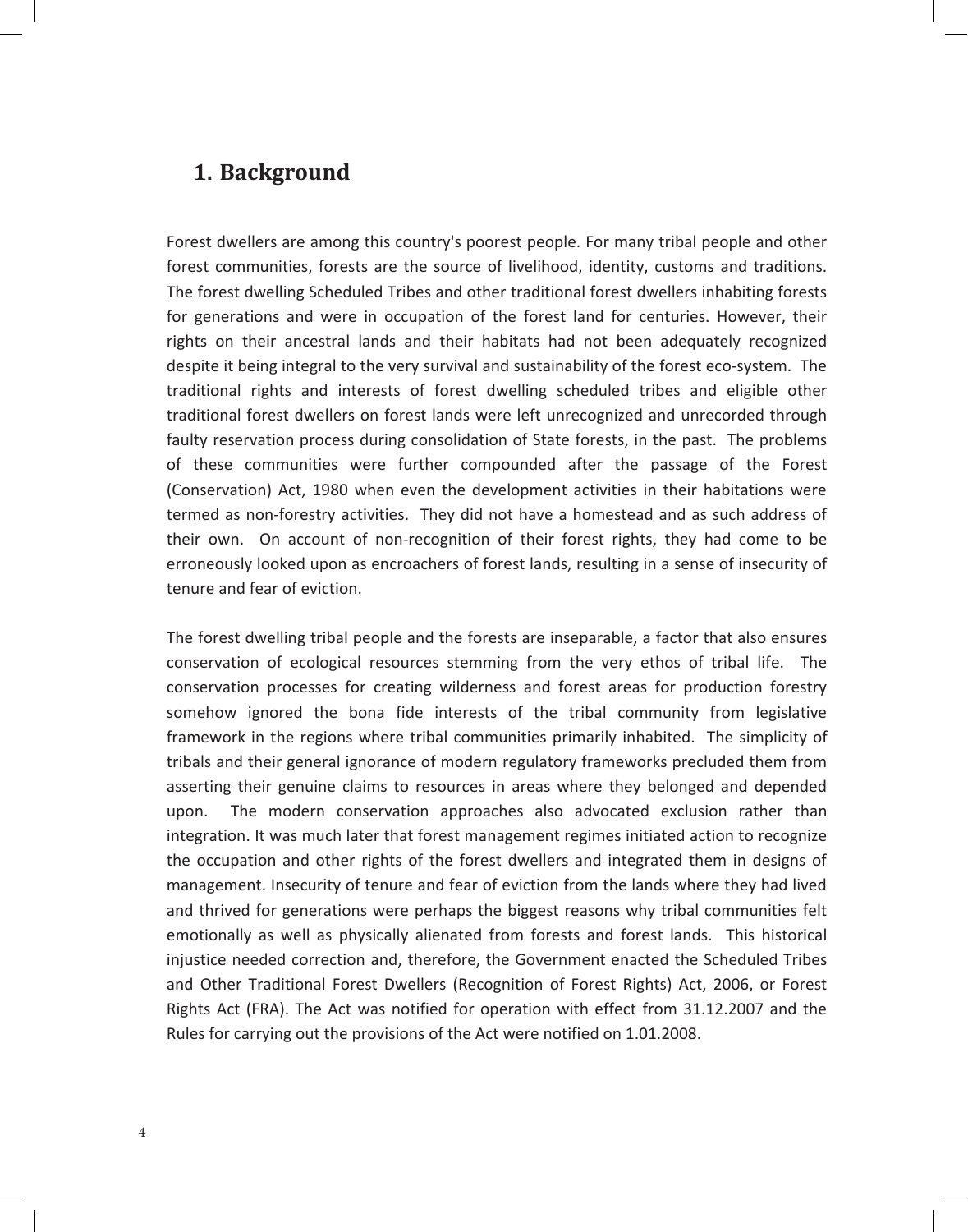The Forest Rights Act 2006 represents a major paradigm shift in approach towards recognition of broadly three kinds of forest rights relating to:

- (i) Tenurial security providing relief against the persistent physical and psychological threat of alienation from land to the Scheduled Tribes and Other Traditional Forest Dwellers (OTFDs);
- (ii) Livelihood in terms of the agriculture on 'as is where is basis' and the ownership of MFP including rights to collect, trade and process the same; and
- (iii) Traditional, customary and developmental rights.

FRA provides an institutional mechanism for establishing individual and community rights. It provides a process to establish community/people centric transparent and democratic institutions around a set of 13 rights. The major rights recognized under this Act are the right to hold and live in the forests for habitation or self cultivation for livelihood; right of ownership, access, use or dispose of Minor Forest Produce; rights to community forest resource; community rights of uses or entitlements such as fish and other products of water bodies or grazing etc and any other traditional right customarily enjoyed by the forest dwellers.

The Preamble to FRA outlines the need and intention of the law explicitly. FRA aims "to *recognise and vest the forest rights* and occupation in forest land in forest dwelling Scheduled Tribes and other traditional forest dwellers who have been residing in such forests for generations but whose rights could not be recorded; to provide for a framework for *recording the forest rights so vested* and the nature of evidence required for such recognition and vesting in respect of forest land" (emphasis added). The recognition of forest dwellers at the core of forest ecosystem conservation marks a bold and decisive step towards community forest management. The Act goes on to confer the community of rights-holders with the "responsibility and authority for sustainable use, conservation of biodiversity and maintenance of ecological balance".

The democratic and transparent process of recognition of rights is both for determining the rights of the communities initially and later for forest governance by Gram Sabhas. This is to be facilitated by the sub-divisional and district level committees consisting of the revenue, tribal and forest departments along with the representative of the local self-governing structures of the Panchayats.

Not only does this Act provide tenurial security, it also confers governance powers on the right holders under the Act. The recognition of individual and/or collective rights to land,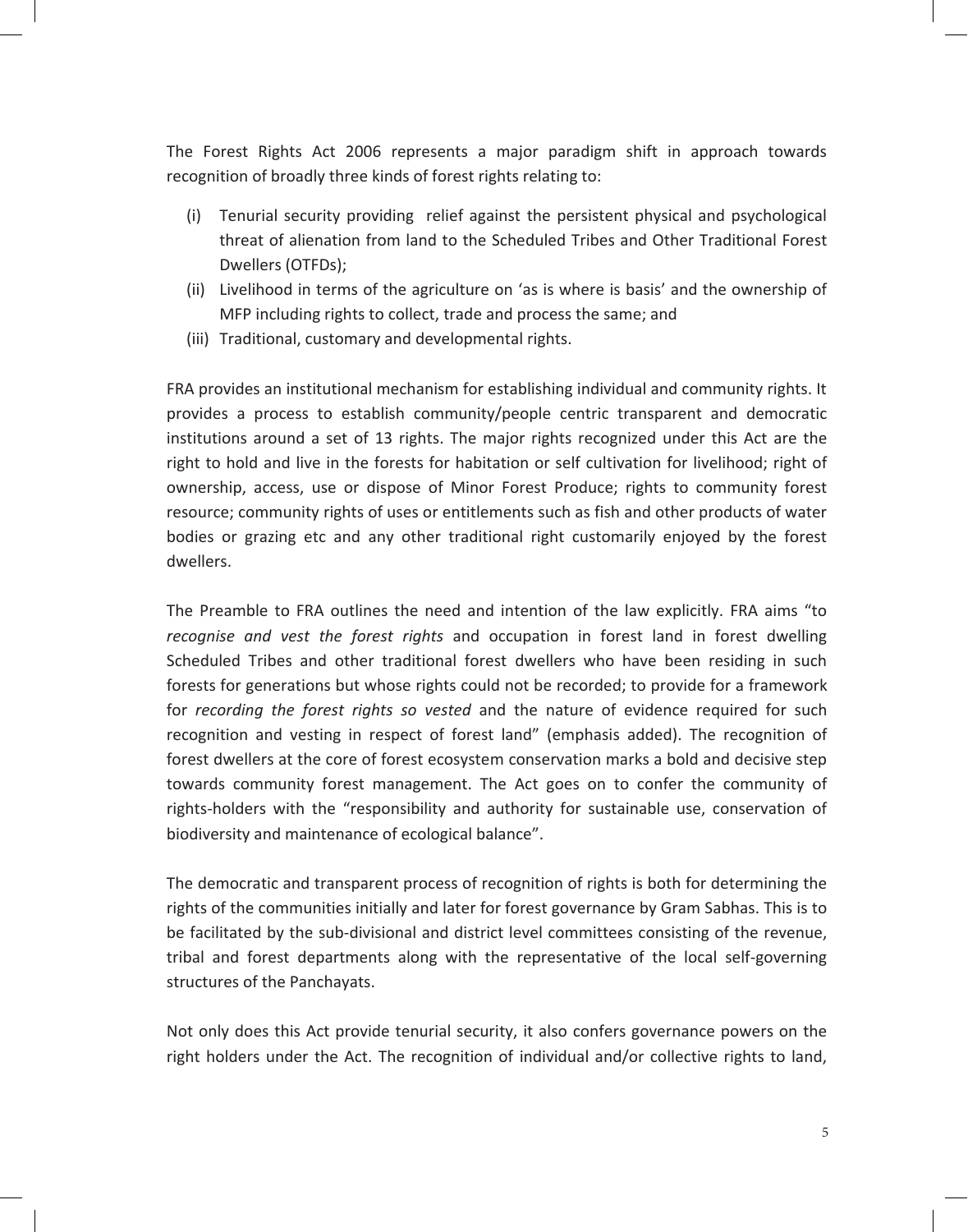and community rights and other traditional customary rights along with the right to protect, regenerate, conserve and manage any community forest resource mark a decisive step forward in resource governance itself. Hailed rightly as a milestone in the history of tribal peoples' and forest dwellers' movements, the Act endeavors to facilitate their political empowerment to govern the forests for sustainable use and conservation. Precisely for these reasons, it becomes important to take firm proactive steps to make the necessary paradigm shift, particularly by the State governments.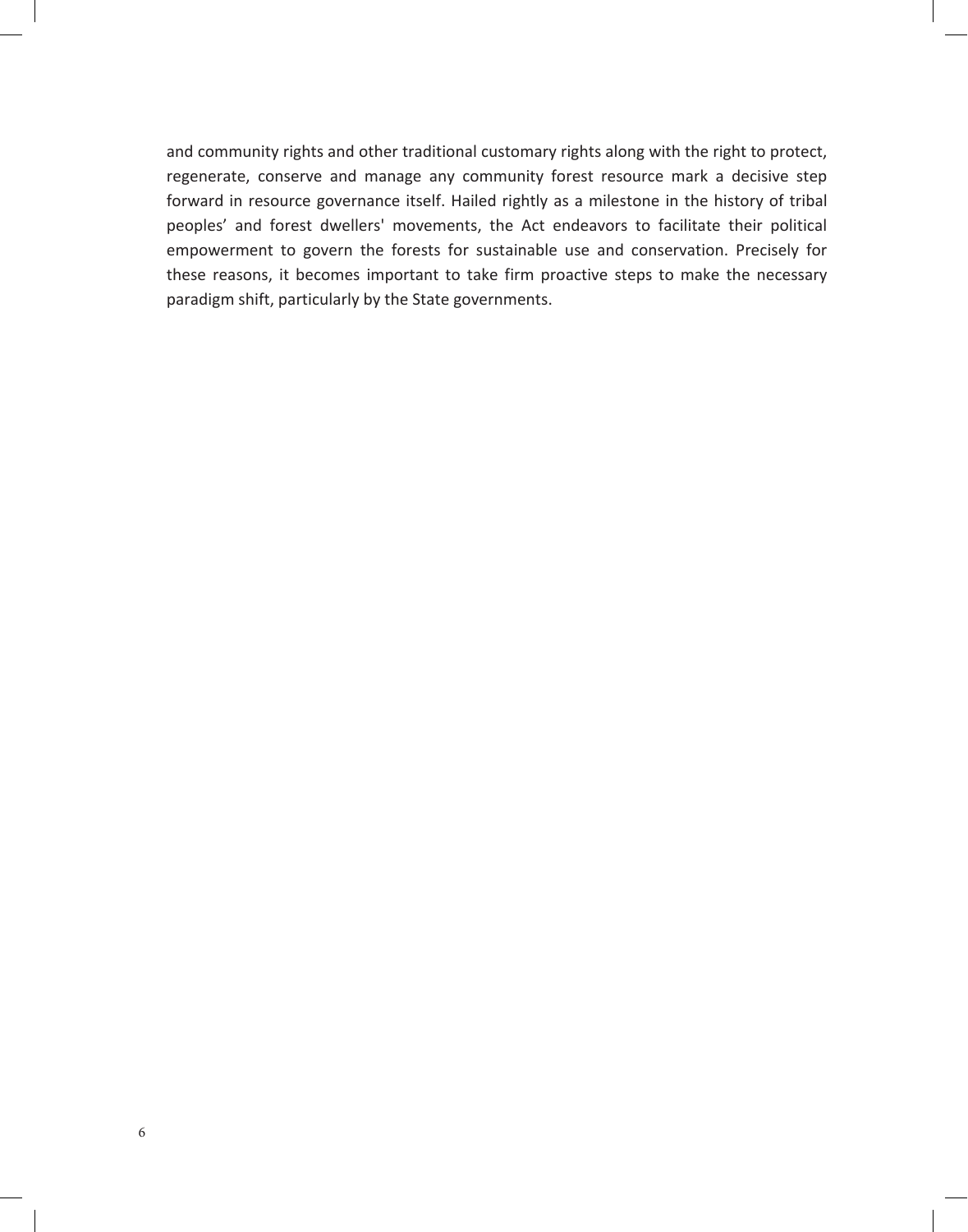## **2. About the Regional Consultations**

#### *2.1 The Rationale*

The Act has been in operation for more than four years now with the efforts of various State Governments on implementation of this Act. Since it operationalisation in January, 2008, more than twelve lakh and seventy thousand titles have already been distributed to eligible forest dwellers, following a due process, through a 3-level scrutiny process. Despite this progress made in the last 4 years due to certain bottlenecks, the flow of the intended benefits of this legislation to the forest dwellers had remained constrained. Several operational issues due to some lacunae in the Rules had also come to the notice of the Ministry which were impeding implementation of the Act in letter and spirit. Some of the major concerns regarding implementation of this Act were related to non-recognition of unhindered absolute rights over the minor forest produce (MFP) to forest dwellers; imposition of several restrictions, like, transit permit for transportation of MFPs, levy of fees, charges, royalties on sale of MFPs; exclusion of certain types of MFPs, in contravention of the definition of MFP given in the Act; continuance of monopoly of the State Agencies in the trade of MFP, especially in the case of high value MFP, such as, *tendupatta*; non-recognition of some community rights, such as, *nistar* rights, conversion of all forest villages, old habitations, un-surveyed villages and other villages in forests, whether recorded, notified or not into revenue villages; non-recognition of community forest resource rights relating to protection, regeneration or conservation, or management of any community forest resources under Section 3(1)(i) of the Act etc. In many areas, the tribal people and other forest dwellers were reportedly facing harassment and threats of relocation from forest lands or displacement from the areas proposed for development projects without settlement of their rights or due compliance with safeguards in violation of the provisions of the Act. The claims were being rejected in some States as the officials were insisting on certain types of evidences and the new technology, such as, satellite imagery, was being used as the only form of evidence for consideration of a claim, instead of using the same to supplement the evidences submitted by the claimants in support of their claims. Inadequate public awareness about the provisions of the Act, particularly the provisions relating to the filing of petitions by the persons aggrieved by the decisions of the authorities prescribed under the Act, inadequate training of the implementing officials etc. were also some of the reasons for non-implementation of the Act in its letter and spirit.

In order to address the above concerns and to ensure effective implementation of the Act, the Ministry undertook an exercise to arrive at certain provisions/steps which would facilitate robust implementation of the Act. The Ministry of Tribal Affairs issued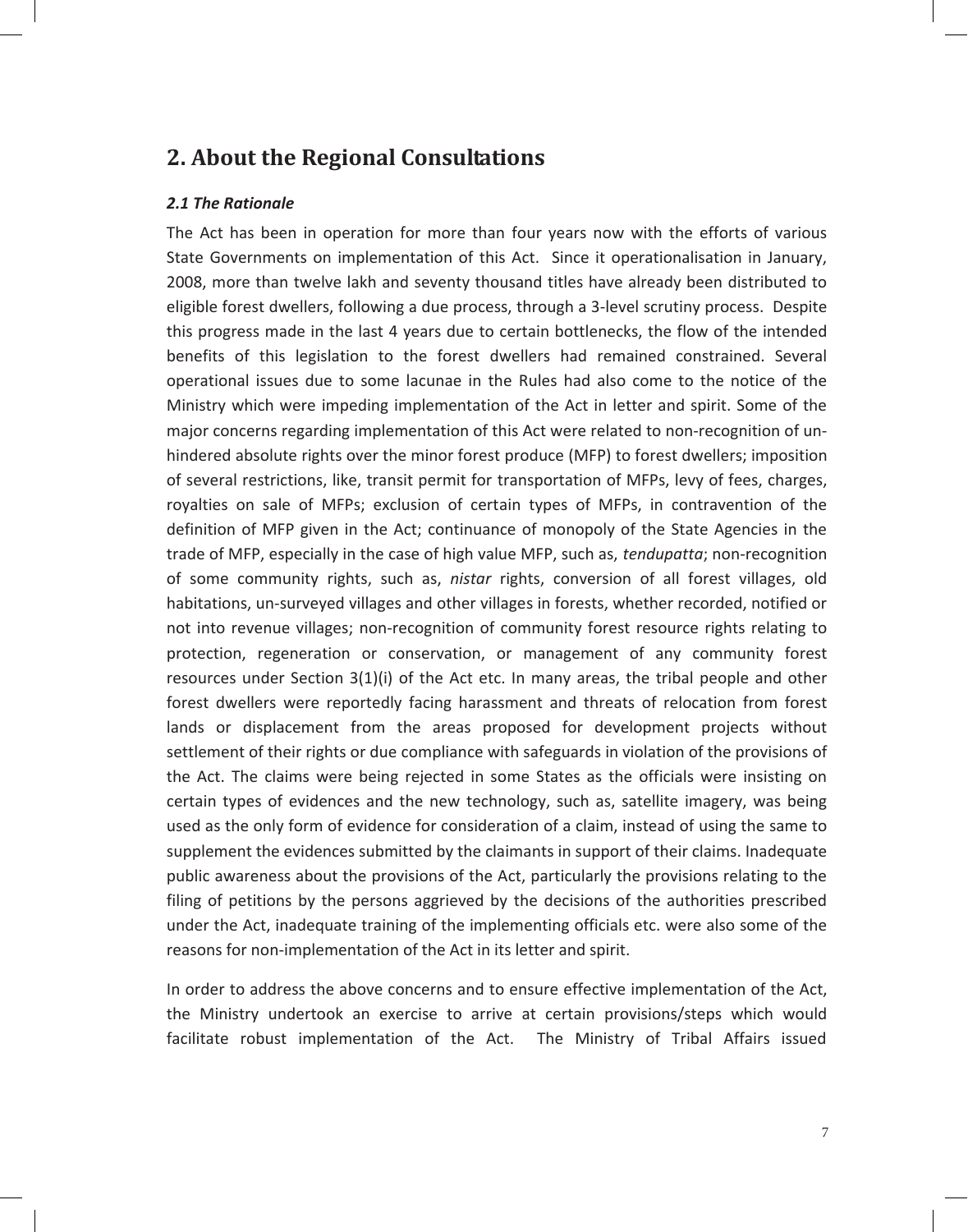comprehensive guidelines to the States in July 2012 and notified amendment to the FRA Rules in September 2012.

In order to develop further clarity on the interpretation of the Act and to streamline its implementation by the States, the Ministry took up an intensive exercise through organizing Regional Consultations in collaboration with UNDP.

#### *2.2 The Objectives*

The Regional Consultations were a part of Joint Action Plan between UNDP and Ministry of Tribal Affairs on FRA. It brought together national and state level functionaries across four key Departments to develop a common understanding on FRA, discuss its scope as well as challenges. The workshops aimed at

- (a) sharing the recent changes made through the guidelines and amended Rules.
- (b) eliciting the views of state governments on these changes from the perspective of various right holders and stakeholders (including key departments) and also orient them with regards to the recent Amendments in the Rules
- (c) collectively identifying a way forward for effective implementation of the Act
- (d) creating an opportunity for district authorities to share their experiences
- (e) creating a platform to generate suggestions on better implementation of FRA
- (f) reviewing progress, especially on the new guidelines issued by the Ministry and bringing clarity on operational issues
- (g) helping states prepare a time bound state-specific and realistic Action Plans for operationalizing this law.
- (h) mutually agreeing on the next steps for effective implementation of FRA for empowerment of tribal and other traditional forest dwelling communities, by providing feedback to states on Action Plans.

Each of these Regional Consultations brought together participants from the States which included Chief Secretary as chairperson of State Level Monitoring Committee, Secretary, Commissioners and Heads of Department from Tribal Welfare Department; representatives from the Forest, Revenue and Panchayati Raj Departments, District Collectors of two well performing districts besides representatives from MoTA and UNDP. Experts on FRA were present to provide clarification and understanding on the Act. Selected representatives from the civil society organizations also participated in these Regional Consultations.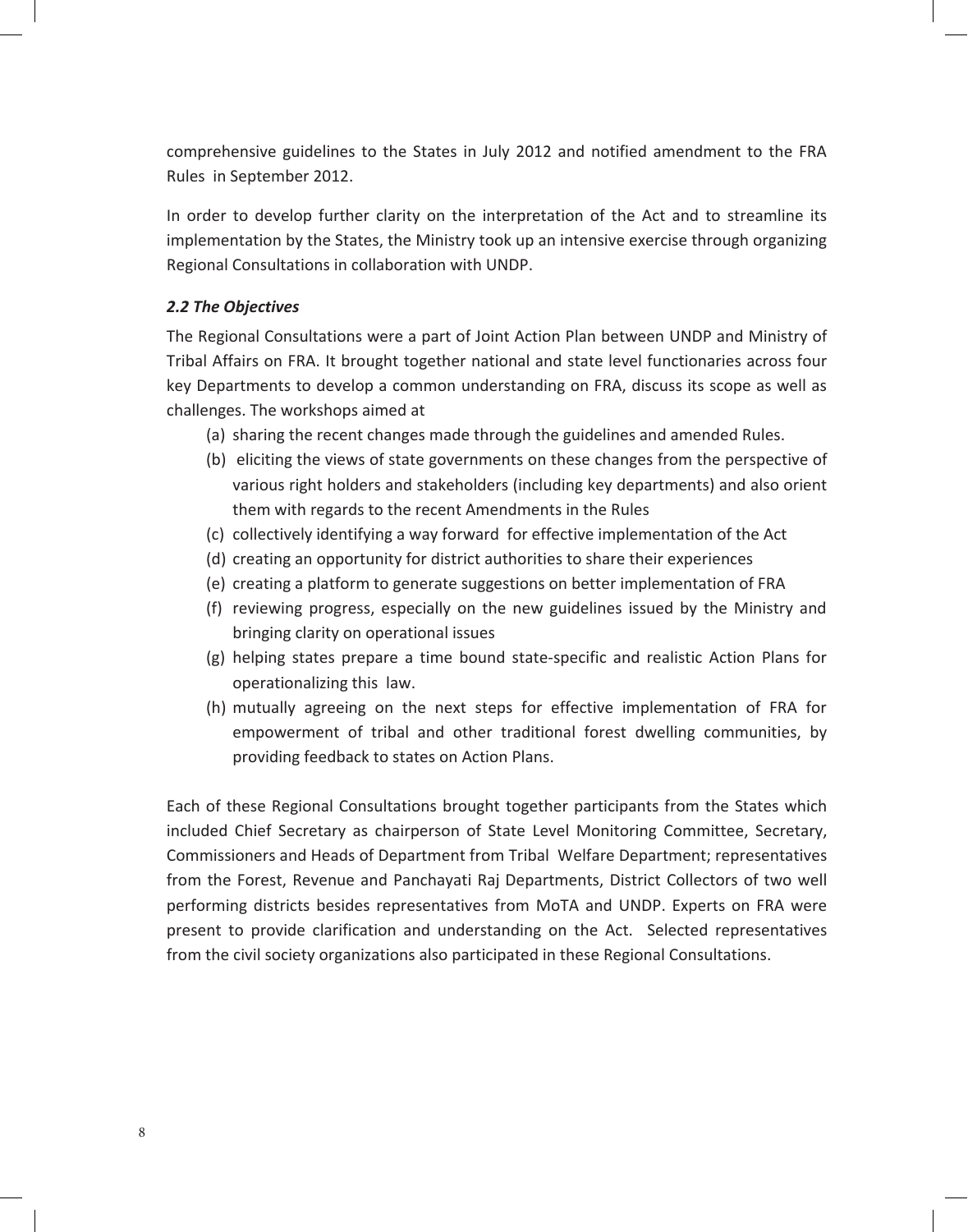The Consultations provided a unique opportunity for its participants to deal with a gamut of issues around FRA. Among a number of issues that emerged out of these Consultations, the major focus was given to the following

- the background to the Act and the need for such a path-breaking legislation
- clarification of the Act and particularly the amendments to the Rules
- overview of the status of implementation at the national level with critical observations
- overview of the status of and progress in implementation in the
- state specific issues and bottlenecks
- holding Gram Sabha meetings at the village level
- process of recognition of individual and community rights
- conditions applicable for Other Traditional Forest Dwellers
- conversion of forest villages into revenue villages
- rights over Community Forest Resources in the light of active and functional Joint Forest Management Committees and Van Suraksha Samitis
- legitimacy and recognition of land titles
- collection of information of cases under Section 3(1)(b) to (m) separately from Section 3(2)
- restrictions on what is considered as evidence under Rule 13
- effectiveness of State Level Monitoring Committees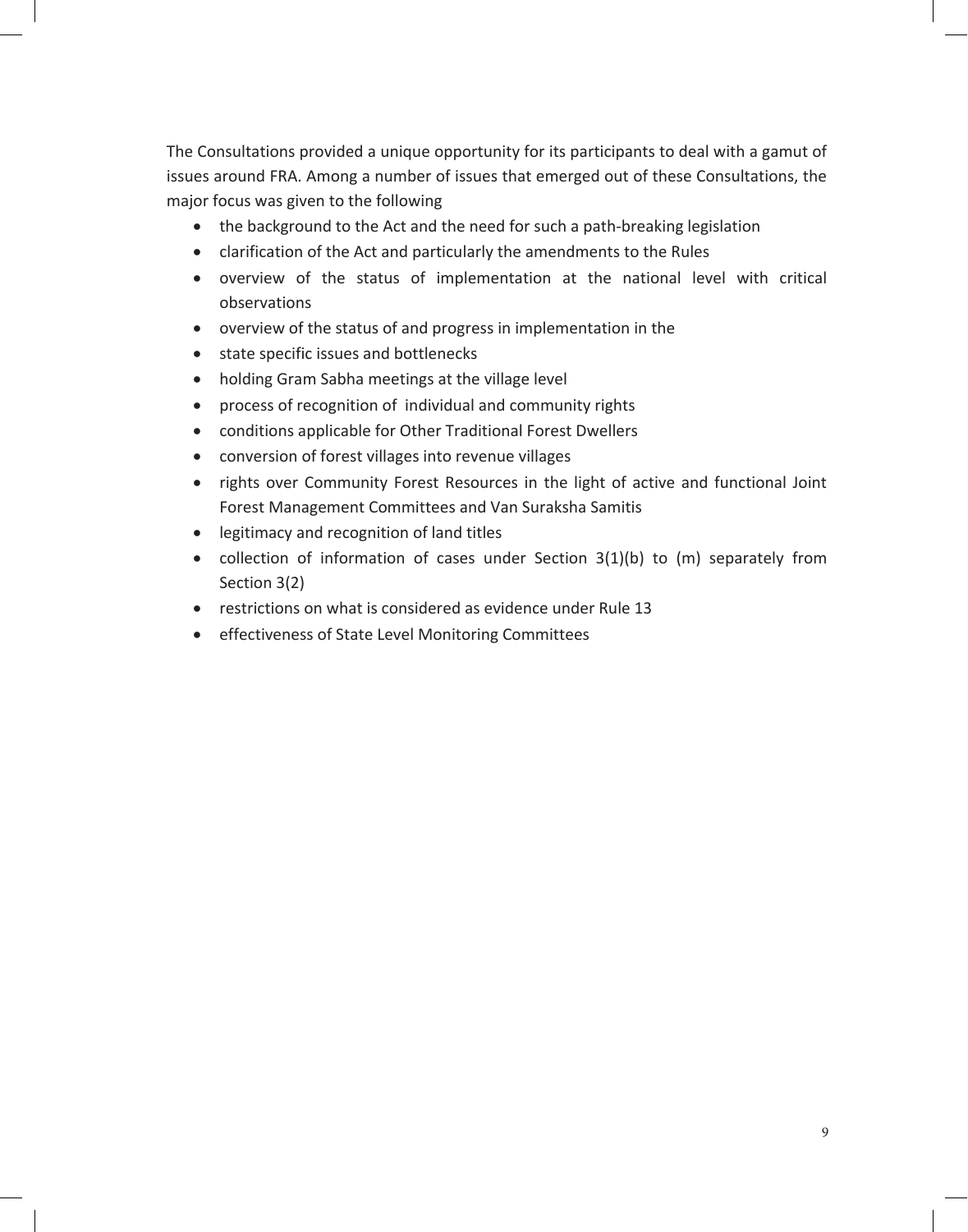# **3. Issues of Implementation**

#### *3.1 Understanding on the Forest Rights Act (FRA)*

The Regional Consultations also provided platform to share the status of implementation of the Act and also pointed to the fact that non implementation in some States and uneven implementation in some others were arising out of -

- misunderstandings and misinterpretation regarding the scope of the Act, particularly in relation to other forest laws, both central (such as Indian Forest Act 1927, Wildlife Protection Act 1972 and Forest Conservation Act 1980 which are yet to be amended to be in consonance with FRA) and state laws, and court orders prior to the enactment of FRA
- misunderstandings and misinterpretation of FRA as a welfare legislation to distribute land to the landless and other user rights to the marginalized forest dwellers rather than recognition of existing rights
- misplaced fear that forests are being distributed to all the forest dwellers which would lead to ultimate decimation of forests
- the question of applicability of FRA in the north-eastern states with special Constitutional provisions, particularly in Nagaland and Mizoram; in unclassed and community forests, and in situations where the customary community rights are already recognized under various state laws
- exclusion of non-Scheduled Areas, Protected Areas (National Parks and Wildlife Sanctuaries), from the application of the Act; inadequate training and awareness at all levels, particularly the authorities constituted under FRA
- non-provision of claim forms
- imposition of cut-off dates for filing of claims contrary to the provisions in the law
- inadequate financial and administrative support to implement the law

#### *3.2 Authorities under the Act*

The discussion also focused on the various authorities as laid down in the Act and it was noted that there was difficulty in implementation as incorrect constitution and/or functioning of authorities under the Act was result of

- incorrect convening of Gram Sabha at Gram Panchayat level due to the misinterpretation of Gram Sabha with Gram Sabhas under the State Panchayat law
- incorrect constitution of Forest Rights Committees and Sub-Divisional and District Level Committees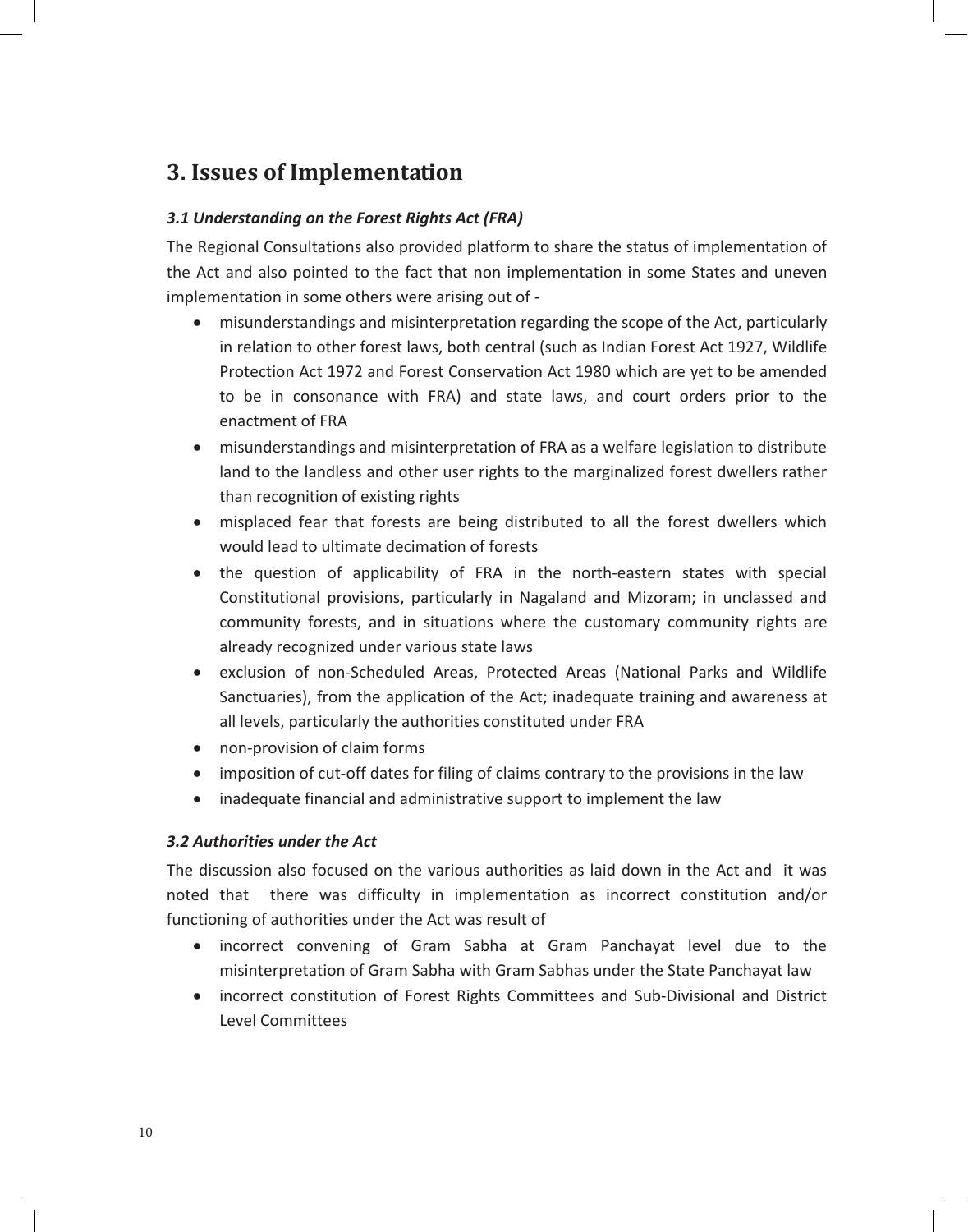- by-passing of Gram Sabha and/or Forest Rights Committees by Sub-Divisional and District Level Committees or their members
- interference in the recognition of rights process.

#### *3.3 Forest Rights under FRA*

FRA recognizes around a set of 13 rights, both individual and collective and it was realized that non-recognition, partial recognition or denial of forest rights and violation of forest rights had resulted due to

- relocation from Protected Areas in violation of law
- exclusion of rights to protect, conserve and manage Community Forest Resources areas under Joint Forest Management of the Forest Department being kept out of the purview of FRA
- obstruction of individual and community rights claims in Protected Areas
- ignorance of community rights
- preference to individual rights over community rights
- failure to survey the land where rights are claimed
- non-recognition of the rights of Particularly Vulnerable Tribal Groups, especially habitat rights
- non-conversion of forest/unsurveyed villages into revenue villages
- non-recording of women's names in joint titles
- restriction of rights to ownership of minor forest produce in terms of the area (national parks) and list (leaving out economically valuable produces such as tendu leaves in the name of protecting the collectors from exploitation by traders, and bamboo in the name of sustainable harvesting), prescription to rights limiting to own use only, non-recognition of Gram Sabha as the authority to issue transit permit.

#### *3.4 Eligibility*

The Act and the Amended Rules clearly laid down the eligibility for becoming a claimant. It was found that due to misinterpretation of these eligibility criteria, there were rejection at the grass root level on grounds that:

- only Scheduled Tribes (STs) are eligible for rights under the Act
- absence of ST community certificates and difficulty in obtaining them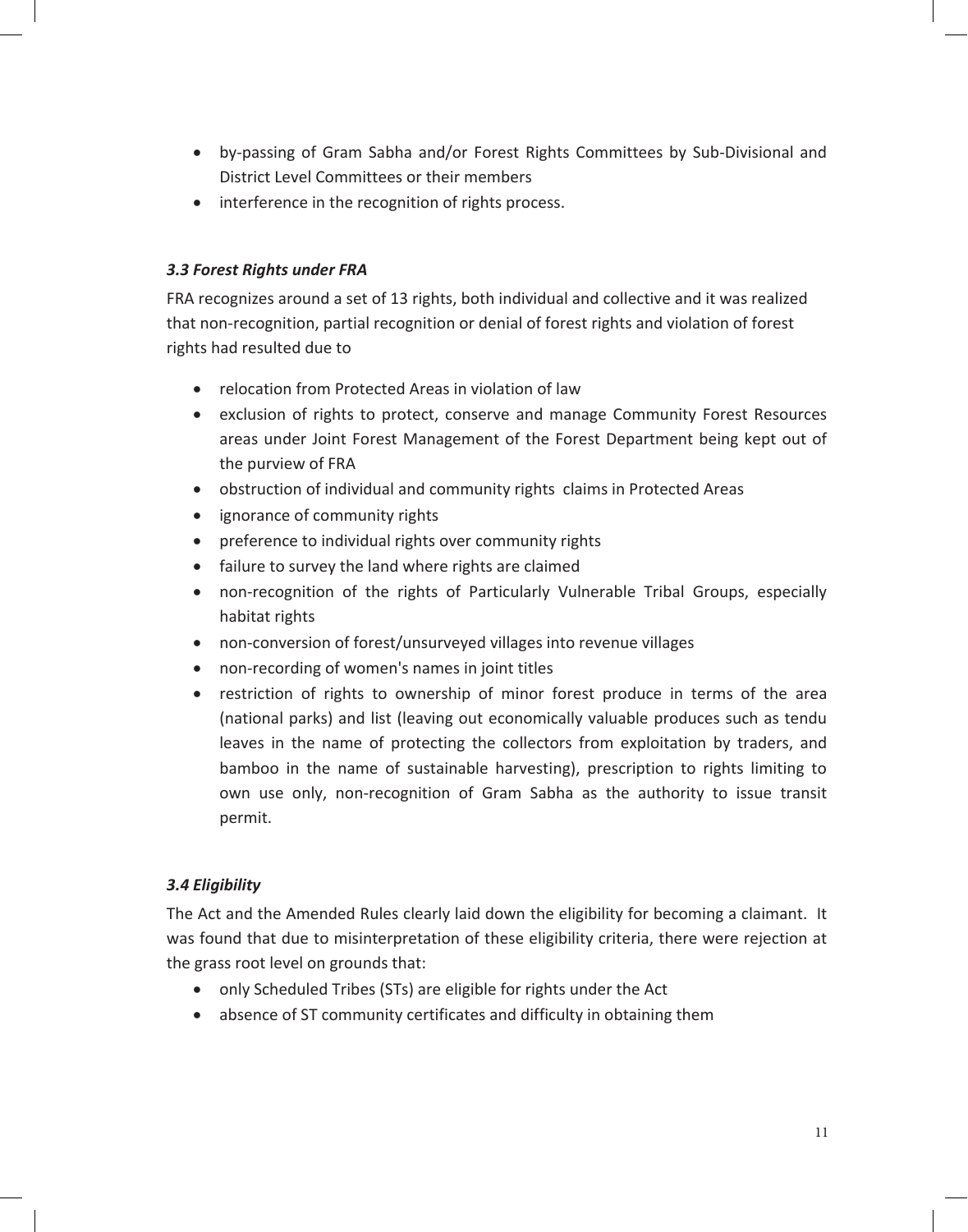- insistence on occupation of land for three generation (75 years) prior to the cutoff date of 13 December 2005 for non-ST other traditional forest dwellers
- insistence on residence in forest land to make claims.

#### *3.5 Evidences*

It was also found that Rejection of claims took place as only certain types of evidences were being accepted and due to absence or inadequacy of evidence arising from -

- failure of the sub-divisional and district level officials to provide records to Gram Sabha as mandated by law
- insistence on particular types of evidence
- insistence on official documentary evidences over other evidences
- rejection of evidence other than official documentary evidences.

#### *3.6 Reporting, Monitoring and Evaluation*

The State governments submit a summary monthly statement on claims received and distribution of title deeds. The use of http://www.forestrights.gov.in as a Forest Rights Act Monitoring System is yet to effectively take off pending population of the website. In the absence of any other effective reporting, monitoring and evaluation system, a progressive feedback and rectification mechanism is yet to be in place leading to -

- inadequate monitoring system at the national level
- lack of adequate monitoring by State Level Monitoring Committees
- absence of the function of monitoring and evaluation at the district and subdivisional level
- non-availability of reliable and disaggregated data
- non-availability of a problem identifying and problem solving mechanism that is accessible to forest dwellers at sub-divisional, district, state and national level

#### *3.7 Creation of Record of Rights for the right holders under FRA*

Though the Rules provide for the format for issuance of titles in the case of individual rights, community rights and now for community forest resource rights, the actual process of creation of record of rights and issue of titles have faced problems such as -

- non-communication of decisions with reasons related to modification or rejection of claims approved by the Gram Sabha to the claimants and to the Gram Sabha thereby denying the right to appeal to the aggrieved
- imposition of extra-statutory and extraneous conditions in the title for recognised rights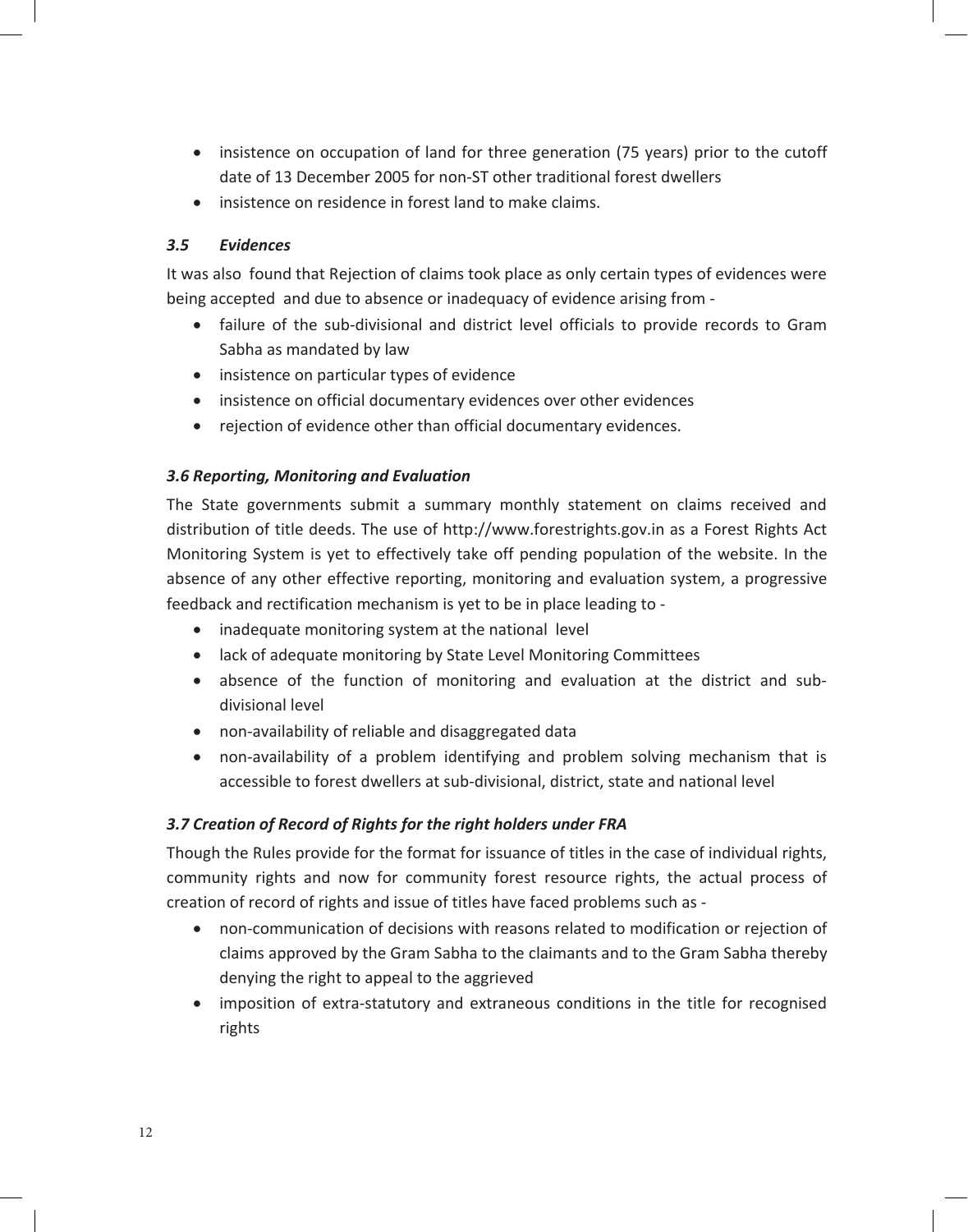• lack of clarity on how rights recognized are to be recorded in revenue/ forest records and the status of land after recognition of rights.

#### *3.8 Post-recognition Issues*

Recognition of forest rights would become meaningful only if other rights and benefits denied as a result of such non-recognition are also extended due recognition. There is a lack of clarity on these due to -

- lack of awareness on the amendment rules which now provide for post-claim support to the forest rights holders from the various State Government departments;
- absence of specific instructions on extension of government schemes to the right holders; and
- non-availability of credit for the land rights which is not an alienable property.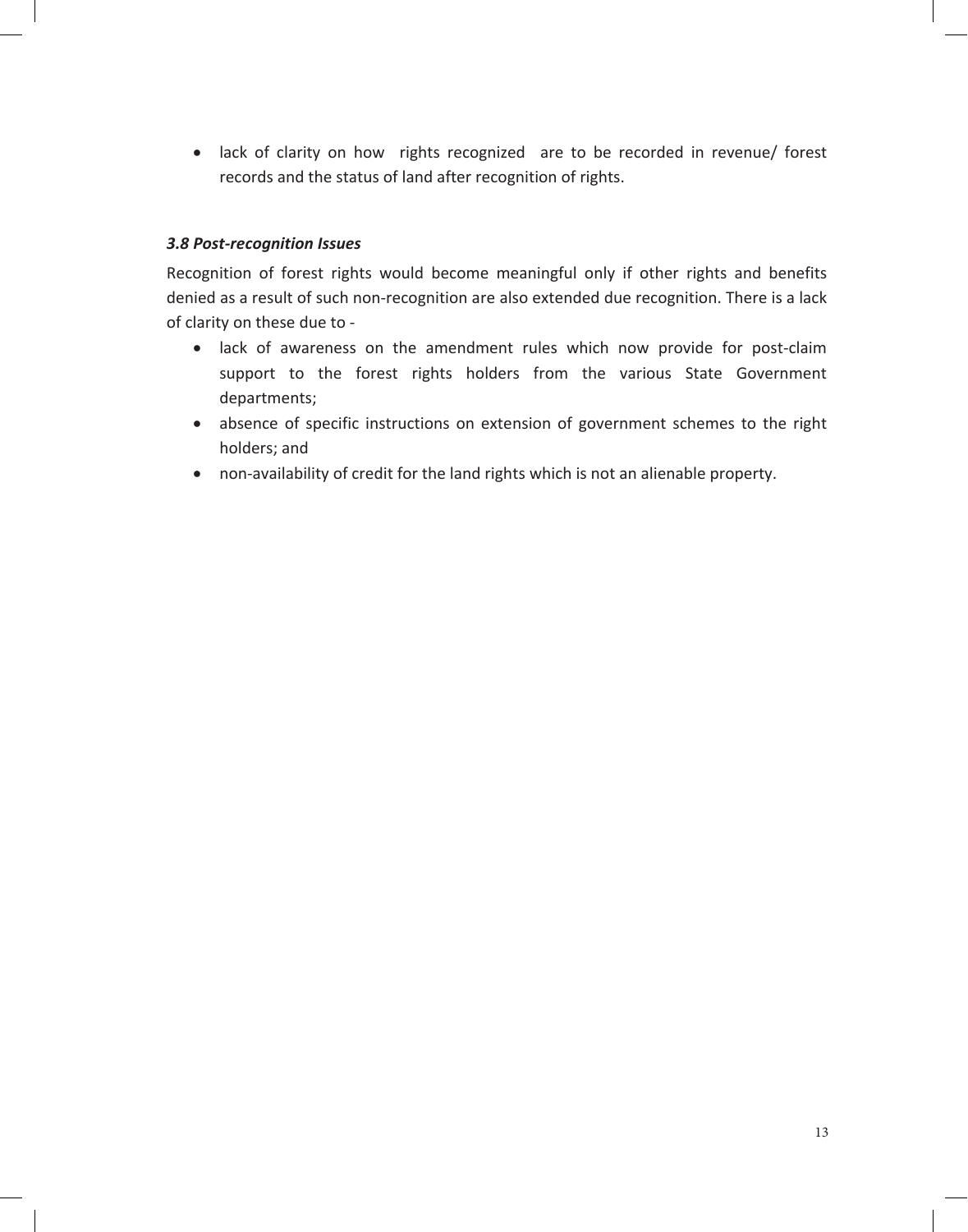# **4. Recommendations from the Regional Consultations**

The expert panel during all the Regional Consultations provided clarity and explanations to different provisions of the Act and the major recommendations that emerged were:

- FRA only formalizes the existing arrangements; it does not cause damage to the forest areas
- Gram Sabha at the village/ hamlet or habitations level is the key authority under the law; therefore, empowerment of Gram Sabhas is fundamental for the successful implementation of FRA
- Responsibility for successful implementation of FRA lies with the facilitation of the process by the revenue, forest and tribal departments as well as the panchayats, with the tribal department taking the lead as the nodal agency
- FRA should be dealt in conjunction with Panchayat (Extension to Scheduled Areas) Act 1996 where applicable
- FRA must be implemented with rigour, in letter and in spirit; implementation has to be backed by passion and commitment
- Completion of recognition of rights of occupants of forest land under FRA is mandatory before any relocation from the forests; further all ineligible claimants are not necessarily illegal for they might have rights/privileges under provisions of other laws
- Amongst rights, the primary focus has to be Community Forest Resource (CFR) rights and Community rights; therefore these are to be taken up on a priority basis; every Gram Sabha should have its CFR area demarcated, and its management committee [Rule 4.1(e)] elected and in place (if not, the reason should be placed on record)
- All forest villages should be converted to revenue villages forthwith to ensure that development activities denied due to such non-conversion are overcome
- Where ever community rights are claimed, protection of wild life, forest and biodiversity, and regulation of access to resources falls within the powers of the right holders and the Gram Sabha; exercised through its committee
- States should support strengthening of institutions created under FRA not only to understand and implement FRA, but also post-implementation facilitation of the rights holders.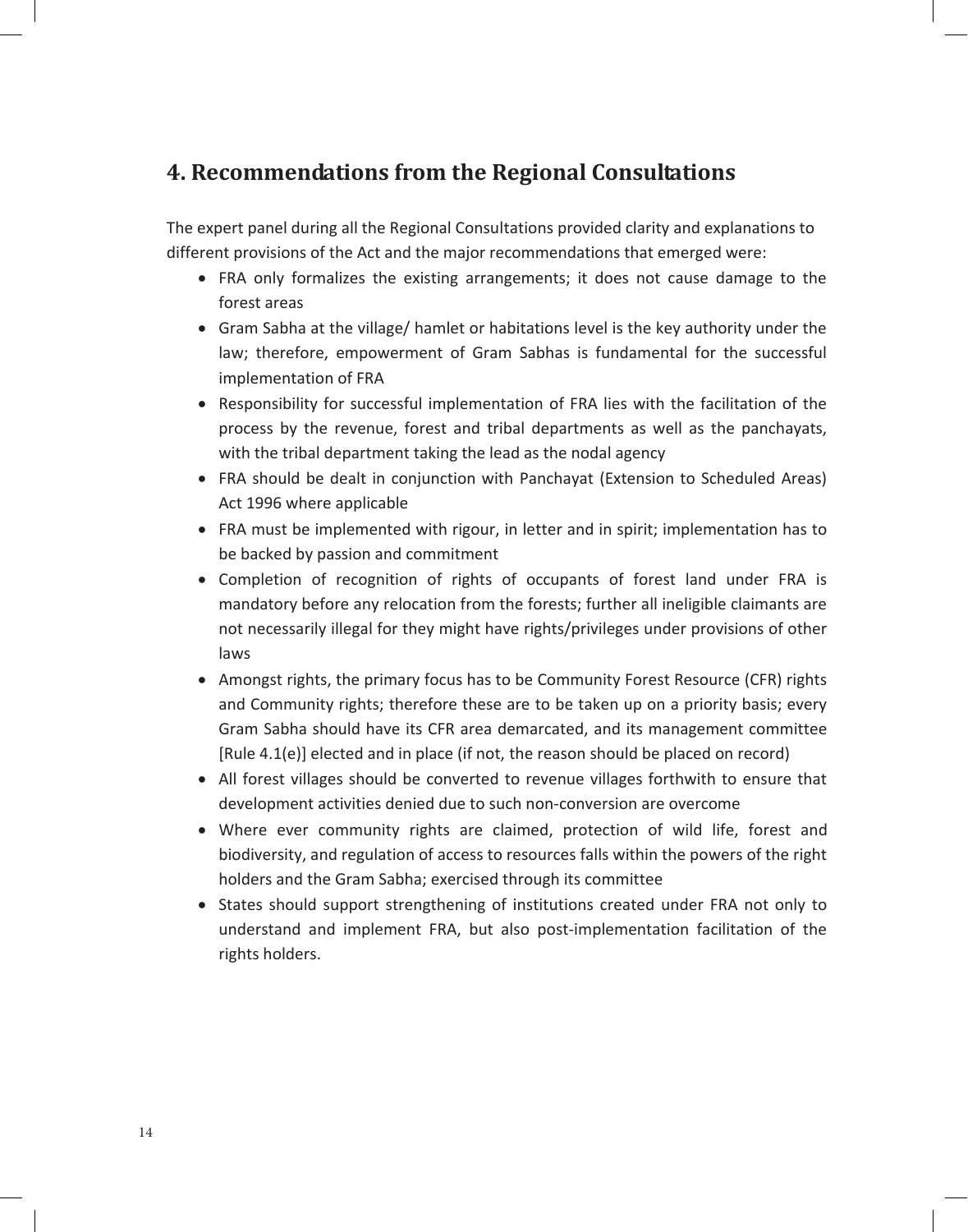## **5. Implementation of Action Plans**

States presented their Draft Action Plans at the Regional Consultations. The Action Plans were thoroughly discussed and deliberated. The expert panel and the Ministry further provided inputs and guidance extensively and suggested necessary changes to further develop these Plans. It was suggested that the States could finalize their Action Plans through holding State level meetings with various departments. It was suggested that Plans should be discussed with the respective State Level Monitoring Committee (SLMC) as it required coordination among different departments such as Revenue, Forest, Panchayati Raj besides Tribal welfare department as the nodal agency for implementation of FRA.

Regional Consultations provided a platform where in-depth insight into the ground reality in diverse situation across the country could be obtained. They helped bring conceptual clarity and provided a list of areas that needed to be prioritized. These are:

- Each State is to demarcate exact areas where FRA is to be implemented listing out all such habitations which have a forest interface, whether such habitations are recorded or unrecorded, whether they are in forest land or outside
- Each State is to develop a state-specific strategic action plan for implementation of FRA in the light of amended Rules; different states are at different stages of implementation of FRA, and Action Plans must be designed accordingly also highlighting the post claim processes; a special meeting of State Level Monitoring Committee may be convened for this purpose to finalize the state level plan; this strategic action plan is to be the new phase of the FRA implementation based on this renewed initiative and understanding
- MoTA to prepare a Training Manual on FRA to help State Governments undertake training of State level functionaries
- Similar consultations on FRA to be held at state, district, and block levels
- Good practices to be documented with regard to implementation of FRA and postimplementation process
- A 'Resource Centre' for FRA may be set up in a States where FRA is being implemented well. This could further be developed as a National Centre on FRA;
- Building a network of Panchayat elected representatives, people's organizations, voluntary organizations etc in mobilizing the community for implementation of FRA.